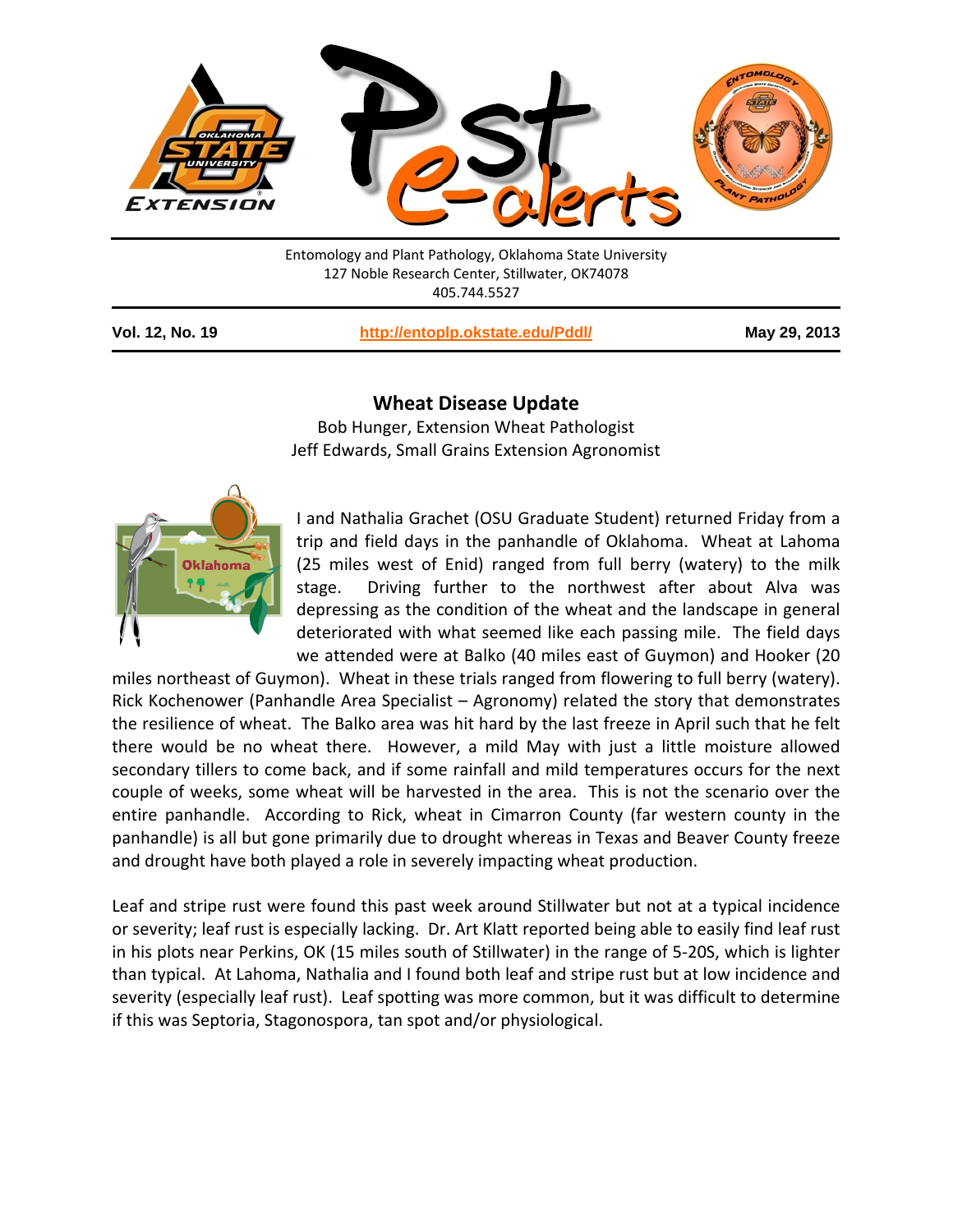Signs of wheat streak mosaic and barley yellow dwarf can still be observed, especially around Lahoma where flag leaves are still mostly green. In the panhandle and northwestern OK it is difficult to discern virus damage from freeze and drought.

**Nebraska:** Dr. Stephen Wegulo (Small Grains Extension Pathologist, Univ of Nebraska, Lincoln, NE) 24-May-2013: Wheat in Nebraska is mostly in the boot to heading growth stages. There have been no new reports or observations of rust diseases since the observation of stripe rust at Mead on May 7. On May 21 and 22, I surveyed wheat fields in Lancaster, Saline, and Saunders Counties in southeast Nebraska. I did



not find any rust diseases. The stripe rust that was observed at Mead on May 7 stopped activity following the high temperatures we had during the week of May 13 (including 100+ ° F on May 14), and never spread, similar to Carl Bradley's observation in Champaign County, IL.

\_\_\_\_\_\_\_\_\_\_\_\_\_\_\_\_\_\_\_\_\_\_\_\_\_\_\_\_\_\_\_\_\_\_\_\_\_\_\_\_\_\_\_\_\_\_\_\_\_\_\_\_\_\_\_\_\_\_\_\_\_\_\_\_\_\_\_\_\_\_\_\_\_\_\_\_\_\_

## **Watch for Armyworms in Wheat**

Tom A. Royer, Extension Entomologist



We have a late-maturing wheat crop that has fought its way through freezes, howling winds and it is now receiving some needed rain. This cool weather is also helping slow the maturity of the wheat. Right now, wheat is vulnerable to infestation from armyworms. Armyworm infestations typically occur in late April through the first two weeks of May, but obviously, the cooler spring we have experienced this year has delayed their development.

Armyworm infestations occur more frequently around waterways, areas of lush growth, or areas with lodged plants. These areas should be checked first to determine the size of the infestation.

Early signs of an infestation include leaves with ragged margins that have been chewed. You may find "frass" i.e. the excrement from armyworm caterpillars, around the base of wheat stems. They also tend to clip heads from developing wheat plants. The head clipping I have noticed